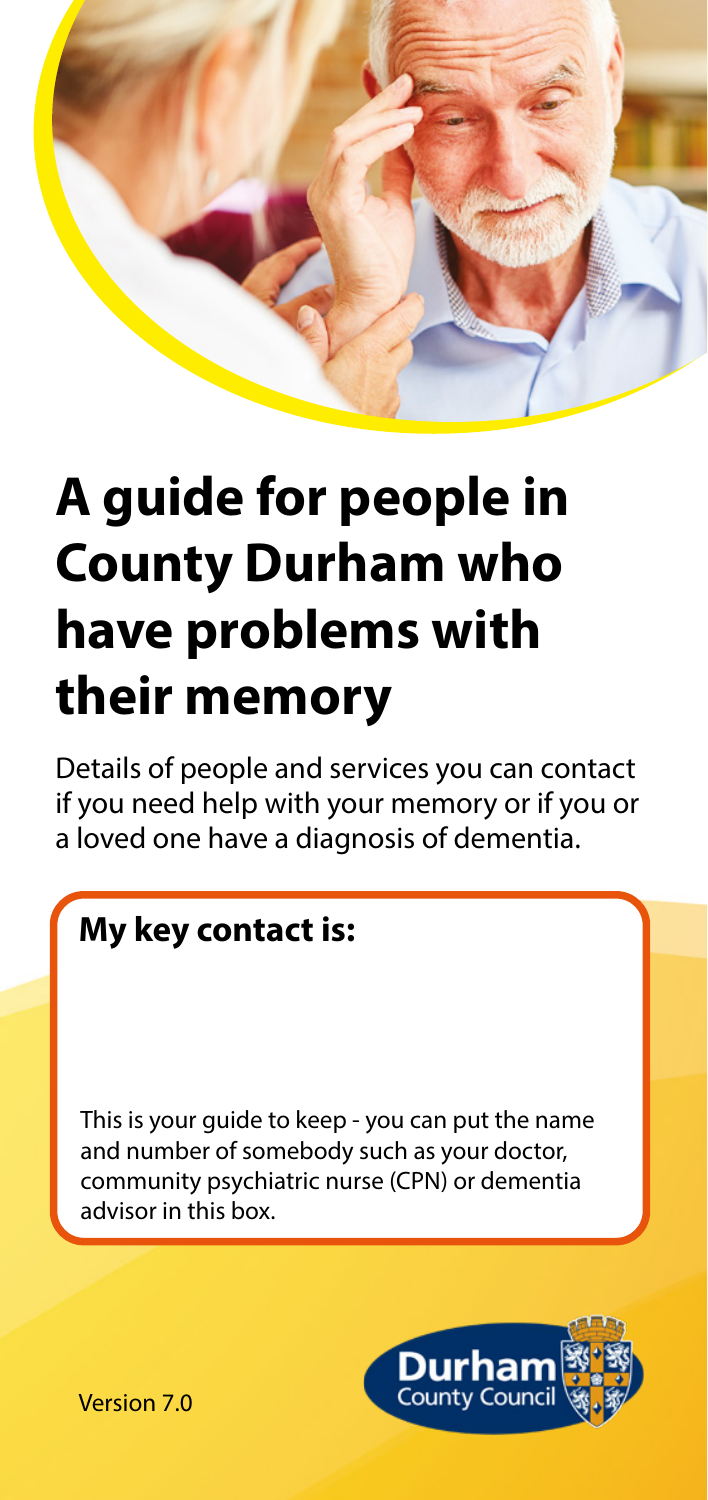# **I want to speak to someone for advice and support**

## **County Durham Dementia Advisor Service**

### **County Durham Dementia Advisor Service**

- Can give you information about what to do when you have a diagnosis of dementia
- Help you plan for the future
- Help you find out how to carry on doing the things you love
- Can tell you more about memory loss and dementia

You can call them on 0191 389 0400 or send an email to

**[durhamandchester@alzheimers.org.uk](http://durhamandchester@alzheimers.org.uk)**

### **Social Care Direct**

- Can help you with social care support
- Can help you in an emergency

Call them on 03000 267 979 or visit **[www.durham.gov.uk/socialcaredirect](http://www.durham.gov.uk/socialcaredirect)** or **[www.durhamlocate.org.uk](http://www.durhamlocate.org.uk)**

### **NHS Choices**

Gives information about memory loss and dementia Visit the website at **[www.nhs.uk](http://www.nhs.uk)**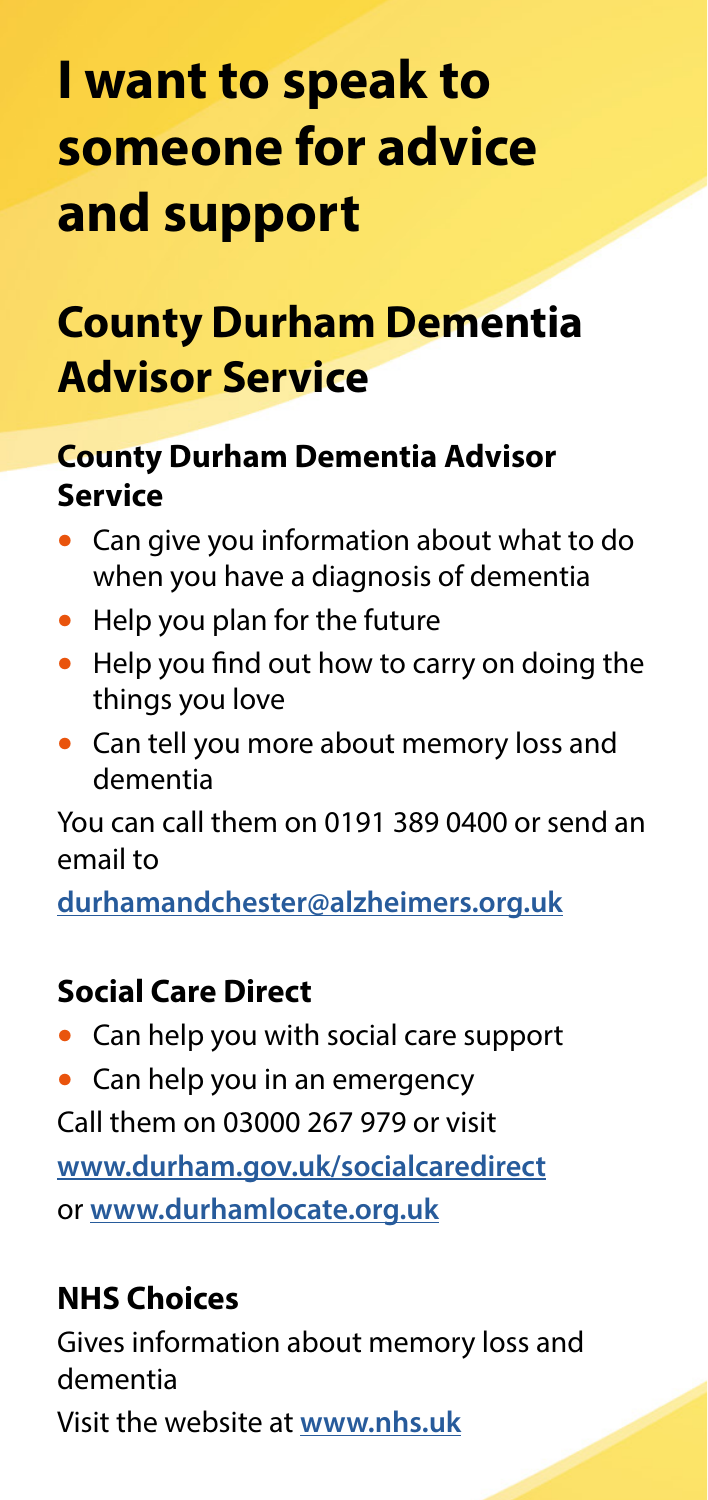# **Durham County Carers Support**

Can help you plan for the future Call them on 0300 005 1213 or send en email to **admin@dccarers.org**

### **The person who gave you the diagnosis**

- Can give you information about what to do next
- Can help you find out how to carry on doing the things you love

### **Your GP**

- Can give you information about what to do after getting a diagnosis
- Tell you about memory loss and dementia
- Help you find out how to carry on doing the things you love

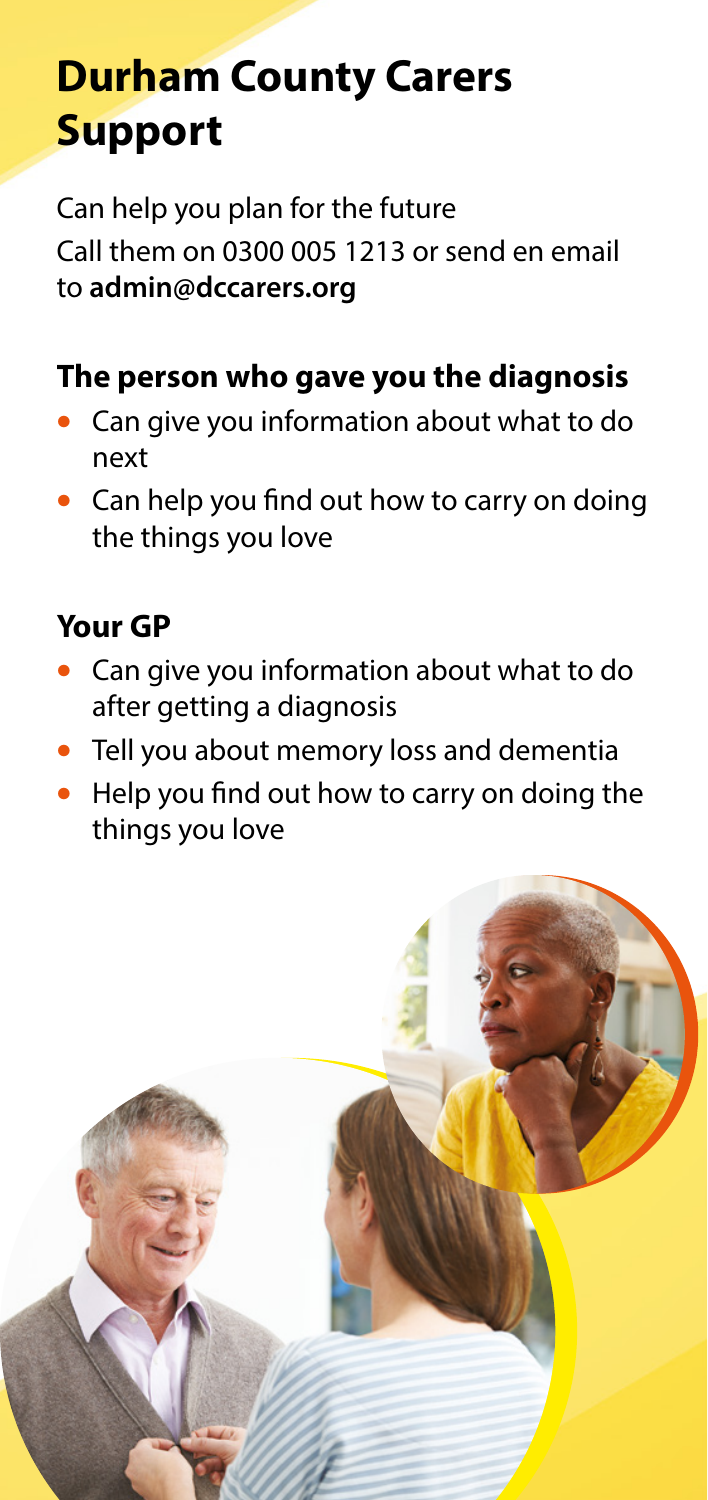# **I want to live safely and with the right support**

Durham and Darlington Fire and Rescue Service offer **free Safe and Wellbeing checks** to see how safe your home is.

To request a visit call 0845 223 421 or go to **[www.ddfire.gov.uk/free-safe-and-wellbeing-visit](http://www.ddfire.gov.uk/free-safe-and-wellbeing-visit)**

The **Herbert Protocol** is an easy to complete form that contains vital information about a person at risk. It can be passed to the police if someone is ever reported missing.

To sign up to the Herbert Protocol call 101 or send an email to **[herbertprotocol@durham.pnn.policeuk](http://herbertprotocol@durham.pnn.policeuk)** or visit **[www.durham.police.uk](http://www.durham.police.uk)**

Durham County Council's **Social Care Direct**  service provides information to help people live as independently as they can. Call them on 03000 267 979 or visit

**[www.durham.gov.uk/socialcaredirect](http://www.durham.gov.uk/socialcaredirect)**

or

**[www.durhamlocate.org.uk](http://www.durhamlocate.org.uk)**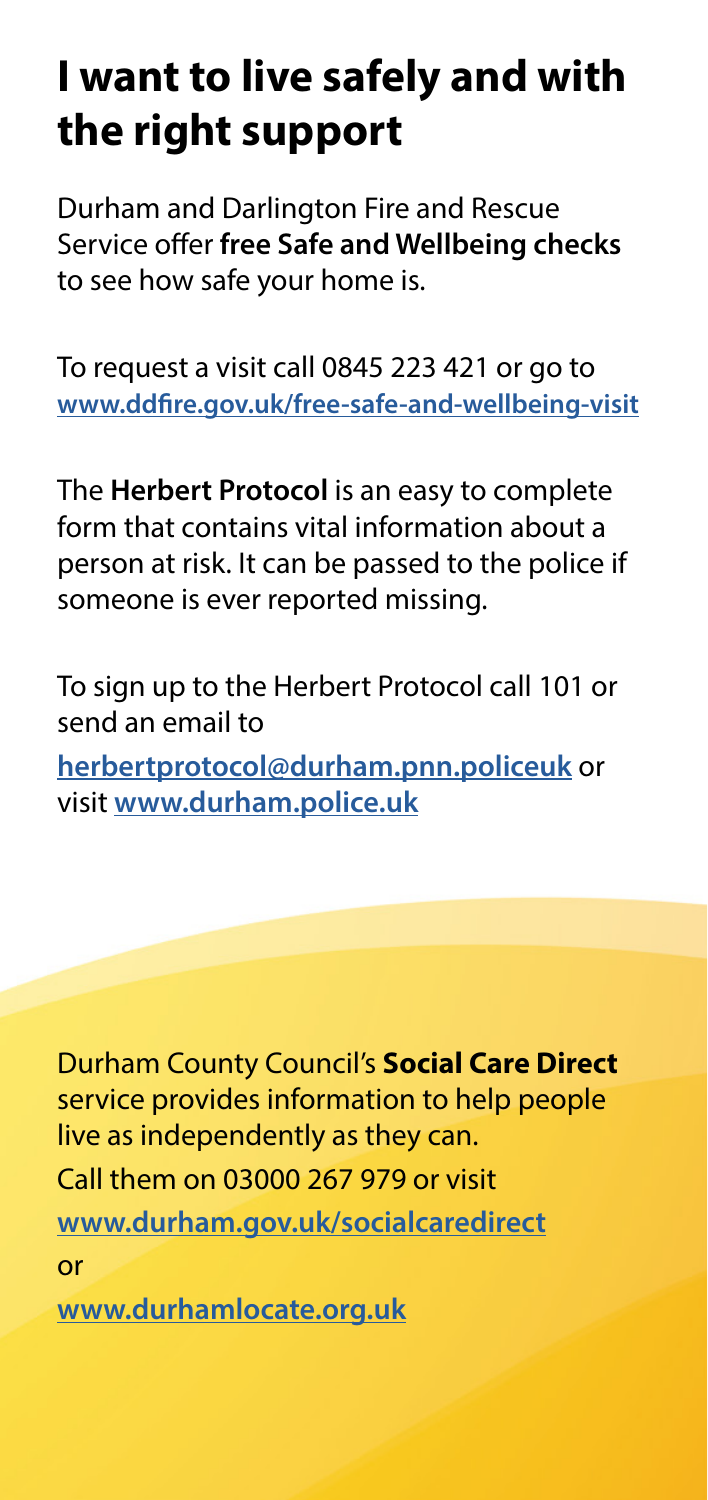## **I want to know what to do in a crisis**

### **111**

• Call 111 for urgent health advice

### **999**

• Call 999 for Fire and Police emergencies, or if you need an ambulance

### **Durham County Council Social Care Direct**

- Call 03000 267 979 (24 hour)
- Visit: **[www.durham.gov.uk/socialcaredirect](http://www.durham.gov.uk/socialcaredirect)**
- Visit **[www.durhamlocate.org.uk](http://www.durhamlocate.org.uk)**

### **Dementia Connect (Alzheimer's Society)**

- Call 0333 150 3456
- Monday to Wednesday 9am 8pm
- Thursday and Friday 9am 5pm
- Saturday and Sunday 10am 4pm

### **Care Connect**

Register for the Council's alarm service:

- Call 03000 262 195
- Email **care.connect@durham.gov.uk**
- Visit: **[www.durham.gov.uk/careconnect](http://www.durham.gov.uk/careconnect)**